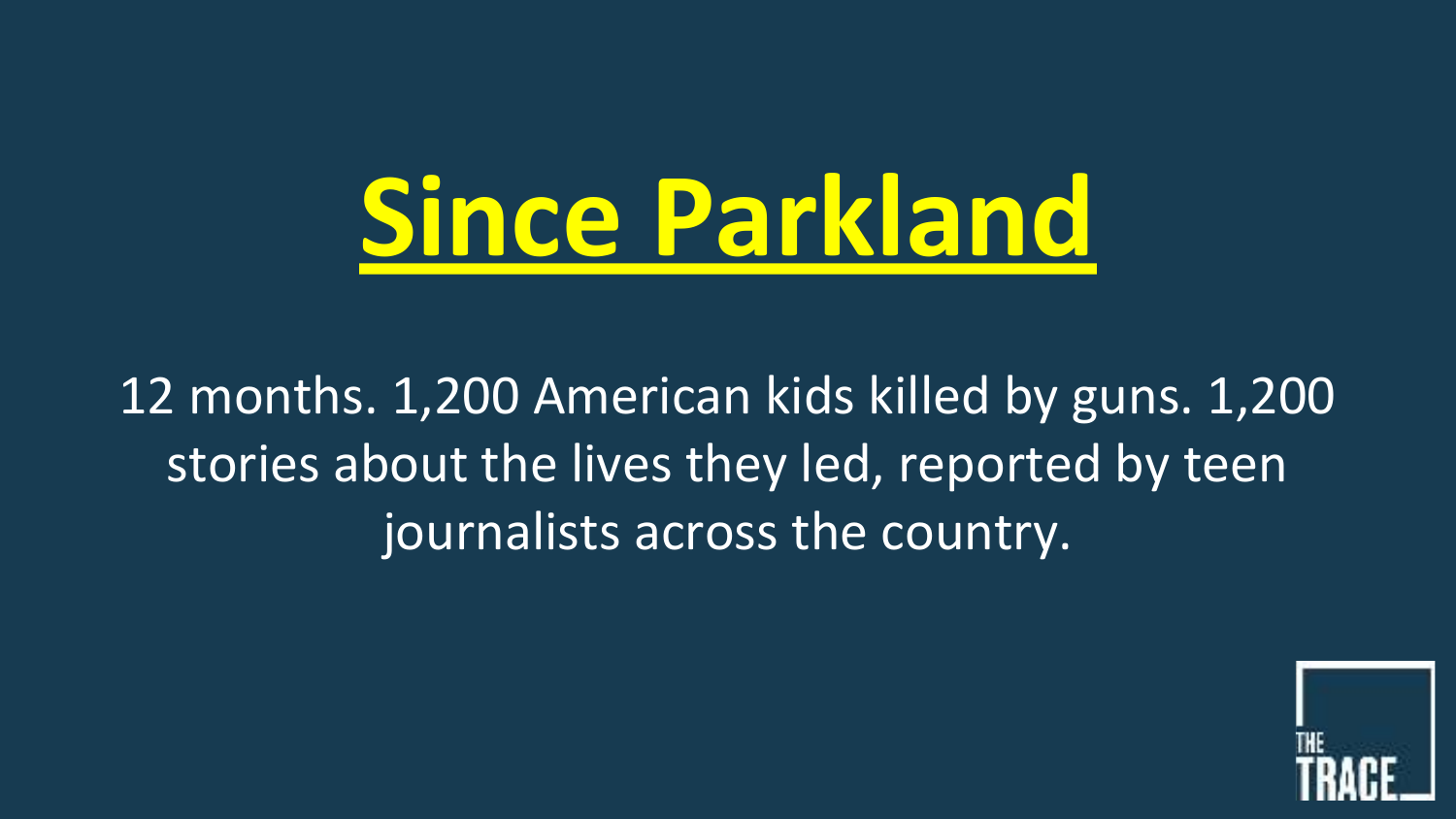# **What We Did**

After the 2018 Parkland school tragedy that took 14 young lives, The Trace, the *Miami Herald,* and McClatchy spent a year chronicling the lives of American children, ages 0-18, who died by a gun during the year following the shooting.

We recruited and trained **214 teen journalists** to lead the reporting. Together, they wrote nearly 1,200 profiles of young gun violence victims.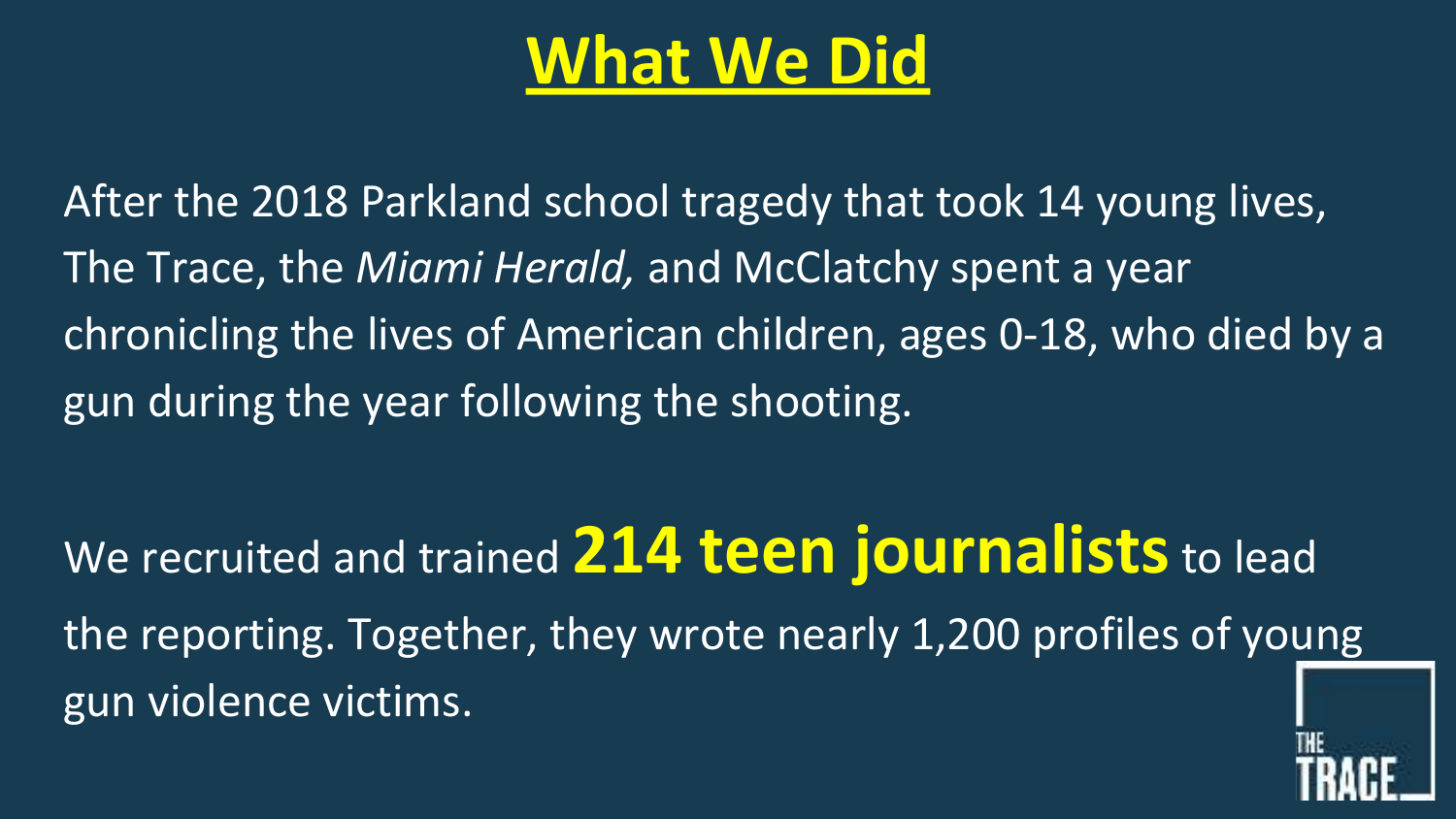# **What We Did**

### The complete **Since Parkland** package included multiple layers and mediums:



humanity of the victims.

newspaper partners.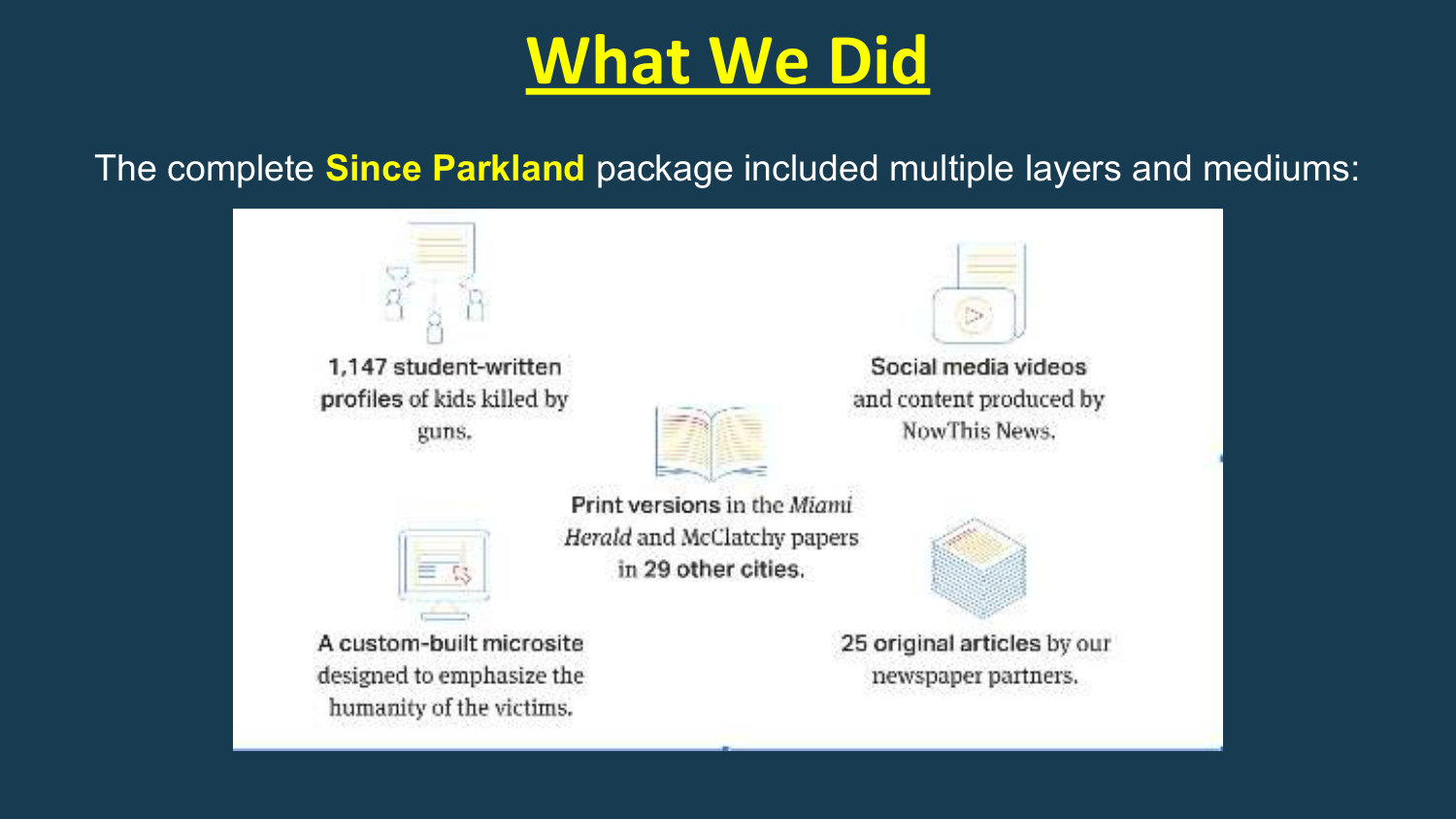## **What We Did**

The indelible portraits carefully crafted by our teen journalists are really what make this groundbreaking project shine.



### Not the reunion his father wanted

They man highway in Palentary, he hadn't species to his thicker. Their homesters, adopt occurred from mone. and makes a His Ether surprise the Package and Next cast involving costs.

Two mondaturing wateria fire station in Dunations. Terrory National Art and The Community Codd, incependent in duct the transformation is studied to be state and these sustainable of the state of a concept and the longed in who, - unit is that means, workprowly ddri.

Recording to a distinct Street principal liquids generate wood to the lead.

by the State after states MARTIN-CHANGER CO.



#### Dementric, Delmetric, His real name: Delametric.

They all got his name wrong. The Clarken I selam called him. Demonstria, NBCAASC affiliate NTAM (vanni Delametria) in a mary and theleneous fur a phone interior. The Gues Volunce Archive Hand Mill as Damangin.

Deeply to fore, he hoped to fores a rest one the "Chastial the bag." the shows old was entrinous.

According to his ricelly and Pacificoli, bis manewas Departements Distant Haleby, the was always and in their an-Aug. 5, 2018, 21 a lands his achieved meant in Children. **Missionini** 

this complete this profit. We are converty autographs information on the young proven follow in this instance. (Forehave anything in state, place contact seat. **Investment and Philosophers** 

Br Centural Durant - Apr 14 **JERRY THE SERGETERS** 

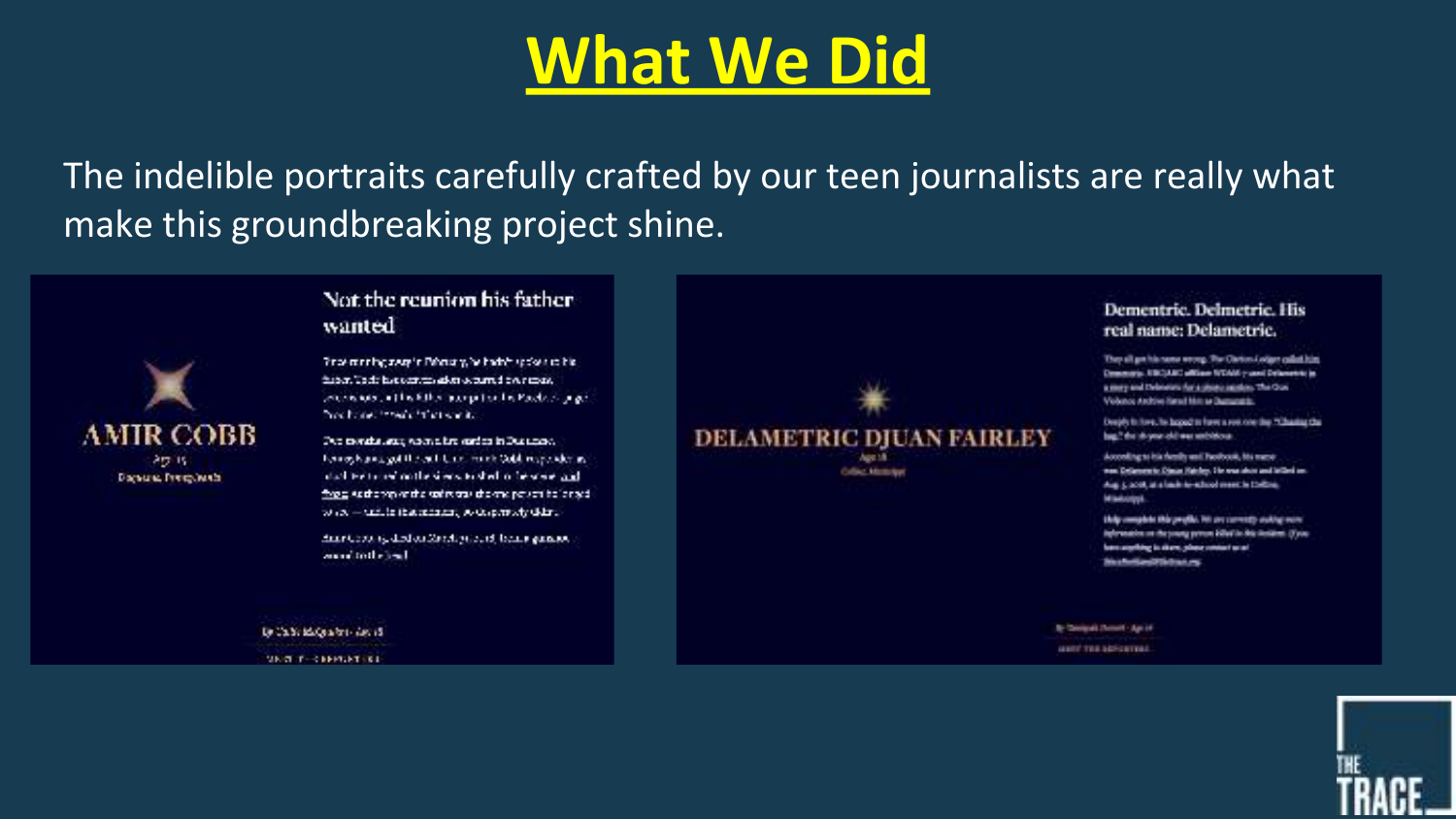



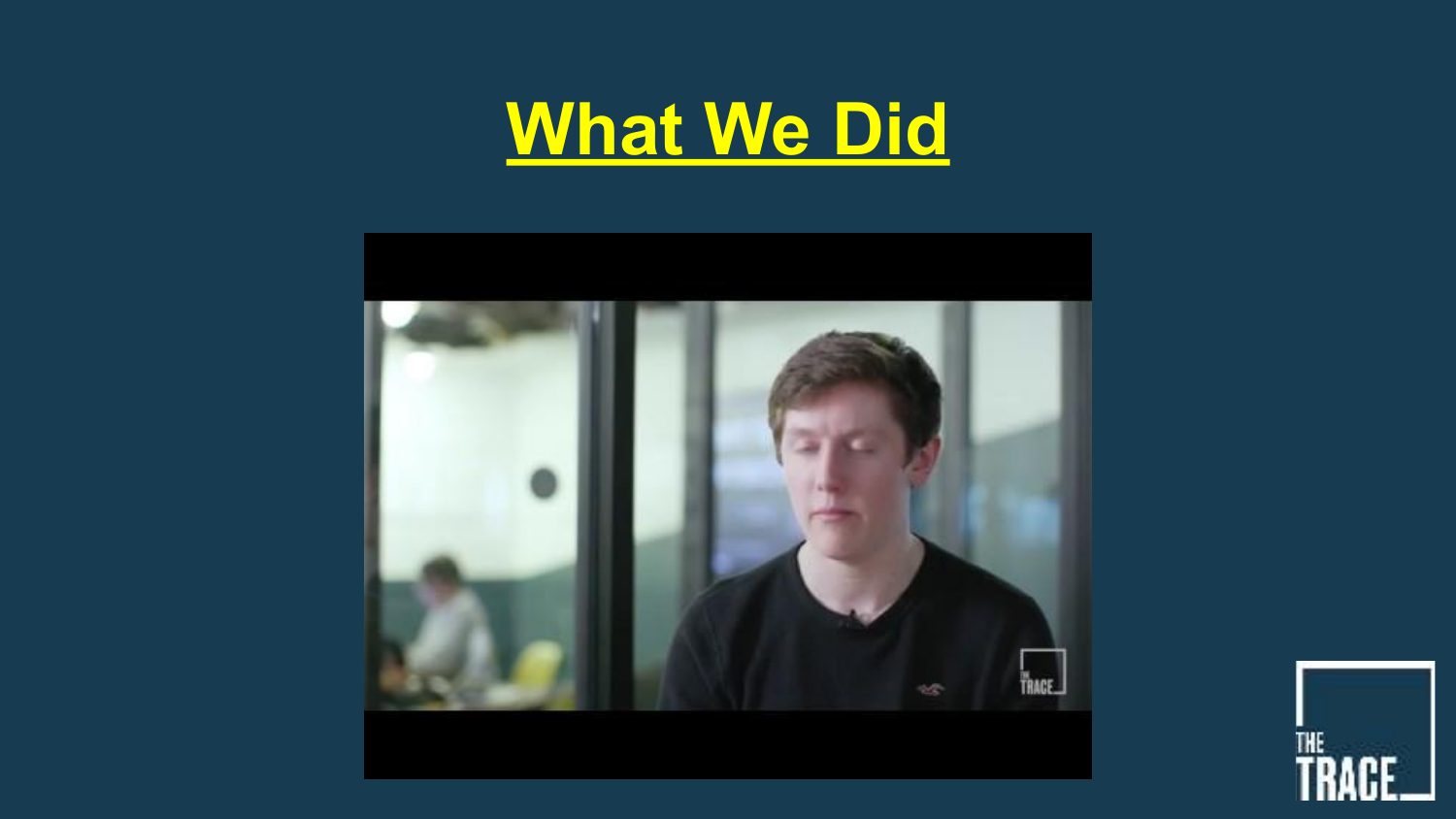We hired Beatrice Motamedi and Katina Paron, two experienced and forward-thinking journalism educators, to assemble a team of teen reporters across the country.



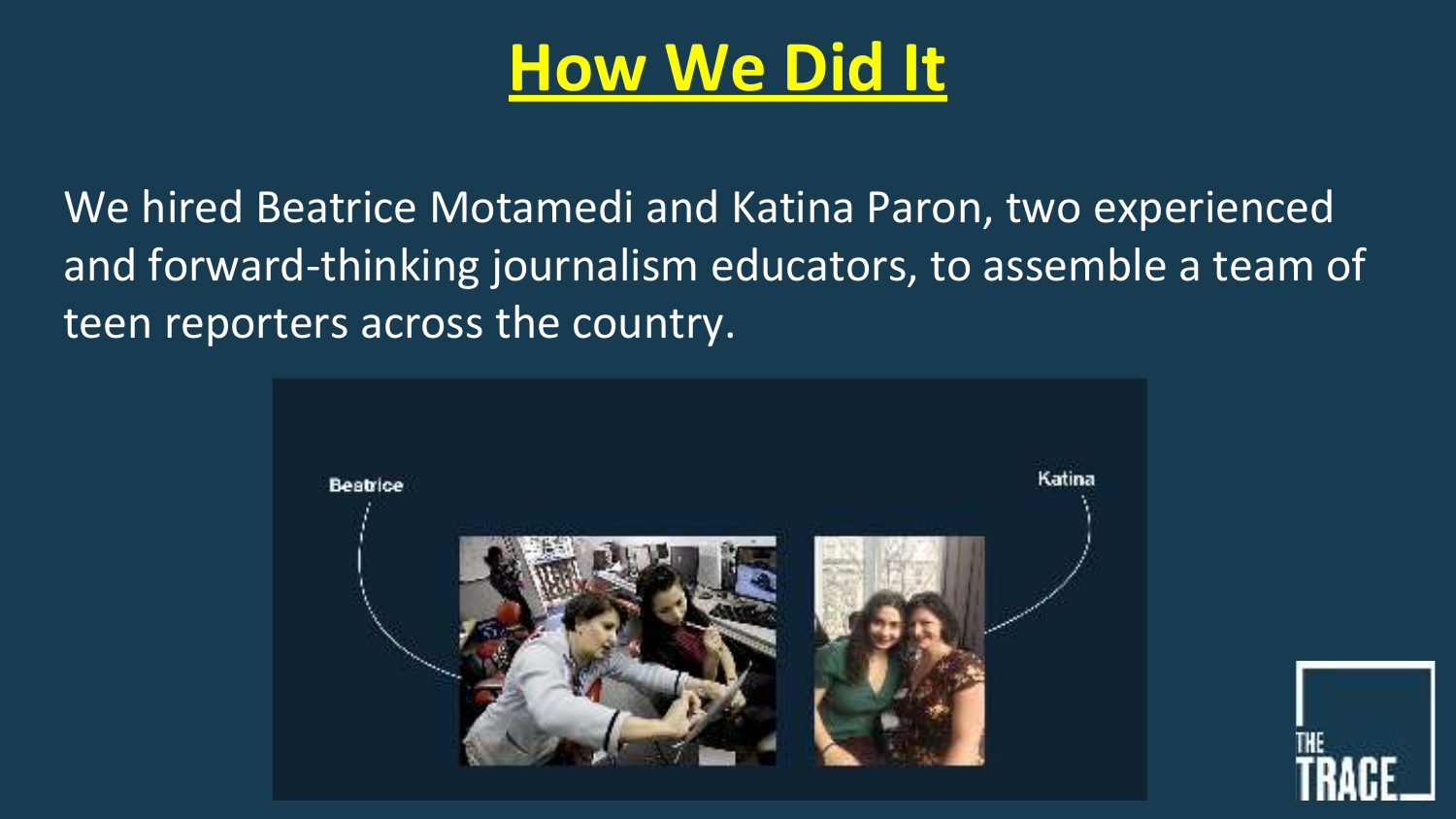Beatrice and Katina designed a digital training guide and worked with student reporters everyday for 10 months.

### **Student Journalism Project Registration**

back vol. the your unsees to our shorts to document guin violence articles America's 学风质

Why wa're doing this

#### **Resources**

#### FOR STUDENT REPORTERS

- . "Tracing America's Gun Stories" step by step project guide-
- · VIDEO: "Getting Started" weblitar
- . "How to Write the Trace Summary Obituary"
- \*Elevate Your Writing: The Poetry of the Obituary."
- Student Writer's Checklist ×.
- Student Reporting Gaine
- Project Style Guide
- **Niteral a Virtual Wellness Session**

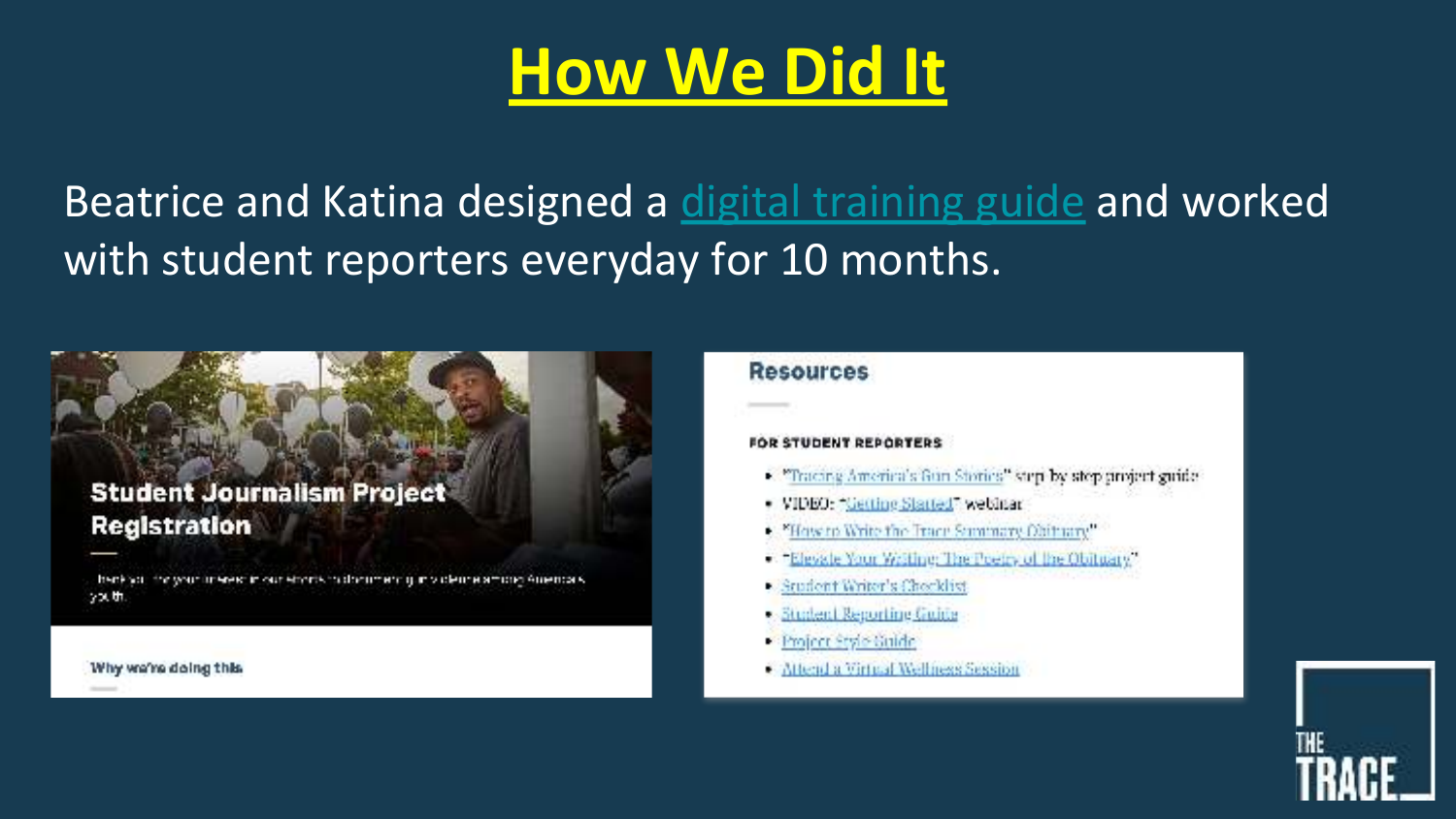Editors assigned victim profiles to student reporters using basic incident data from the nonprofit Gun Violence Archive.

Students then scoured websites and social media for any information they could find on victims. Some delicately reached out to families of victims to understand how the young victims had lived.

| $1.7 - 1.1$                                                                                                                                                                 | $-10$                                                                                                                                                                                       |    | $-1 - 10$                                                                                                                                                                                                             | mar a r                                                                                                                                                                                                                   | $4.45 + 11.5$ |
|-----------------------------------------------------------------------------------------------------------------------------------------------------------------------------|---------------------------------------------------------------------------------------------------------------------------------------------------------------------------------------------|----|-----------------------------------------------------------------------------------------------------------------------------------------------------------------------------------------------------------------------|---------------------------------------------------------------------------------------------------------------------------------------------------------------------------------------------------------------------------|---------------|
| Colea                                                                                                                                                                       | 19.5833                                                                                                                                                                                     |    | C. Matt                                                                                                                                                                                                               | 195833                                                                                                                                                                                                                    |               |
| Car ou we race<br><b>Chevron</b><br>Hr. In.                                                                                                                                 |                                                                                                                                                                                             | W. | 664, 57841946                                                                                                                                                                                                         | School is as an information of const-<br>spending handless with handy structurers.<br>Le victoria de la significación.<br>plasted with an exige our of currently to<br>refiner there may a de-                            |               |
| Link American Industrials<br>in this world working of your M. M. Writing's<br>napidi Activity Management Angeles<br>SAN STORY FOR WIS TO A VISIT VALUE<br>                  |                                                                                                                                                                                             |    | Silver and an except of the<br>2040003276<br>A 56 quintitudium am proprimentation.<br>Principles in the Automotive Country of the Minister<br>Suite also del pose. Mostra<br>the most content of the light results of |                                                                                                                                                                                                                           |               |
|                                                                                                                                                                             | and and company to company and a<br>bundering a Gronvic a strengthesis.<br>and combination and the control<br>the results of the constant in the second<br>Original Social and Chine. He is |    |                                                                                                                                                                                                                       | Format Consultation Consultation<br>they are consistence also part of the<br>táma 2.4 ha illegado a a breata na<br>continue to a state of the and the<br>the Matadian is a statistical test.<br>indicated a fine would be |               |
| bigge in passion into when we helping in<br>between the company of the company of the<br>FORD HTL.<br>Schools as a discuss of a week<br>spand rainardina who hardt and uhan |                                                                                                                                                                                             |    | 5. Selekt. (2) 大陆 : forwing to the Jets.<br>Work and you have a light of which supra-<br>heriother 2th : tháigin Copber of<br>be premiered as made and qu<br>seventhers of a Yerani colors to J. The                  |                                                                                                                                                                                                                           |               |

| 4/4 |                      | 14.5883                                       |  |
|-----|----------------------|-----------------------------------------------|--|
|     |                      | School is as an alternative con-              |  |
|     |                      | spending her time with her frames, her        |  |
|     |                      | Let a complete a superior that                |  |
|     |                      | placies with an experience the service to     |  |
|     |                      | setting a characteristic desi                 |  |
|     | 606 17341740         |                                               |  |
|     |                      | Silver and an experimental method.            |  |
|     | 2040070276           |                                               |  |
|     |                      | 4.5% subject to the automatic contract of the |  |
|     |                      | antiges this was that which could get         |  |
|     |                      | Suite also fel pope. We use                   |  |
|     |                      | parameters to the first service.              |  |
|     |                      | Format War air fis, was say                   |  |
|     |                      | the service of the service port of the        |  |
|     |                      | táma 2.4 ha illegado as tecenos na            |  |
|     |                      | can a long to start that the con-             |  |
|     |                      | me Matadre wie machte wie wa                  |  |
|     | indicated the world. |                                               |  |
|     |                      | S Chesua podre forvint to the Jets.           |  |
|     |                      | When the grades of light a white mean         |  |
|     |                      | heriogher 7th : thdayin Corpbanol.            |  |
|     |                      | the property of the content of the            |  |
|     |                      | seventhose of a frame colors to unit The      |  |
|     |                      |                                               |  |
|     |                      |                                               |  |
|     |                      |                                               |  |





A provid cheer leader, idet toget heavily. "I loverelik was seeinglook," a trend said.

the level rehinancing in the movers at thiggiven right Kidge Rapides Chunch In Day Anicola, but failure said, and hoard to become an observation. She was "the greater affi-God had more given too!"

Alices Evenior Montey, 16, was found shot and itilian to have matter's birdrient's manager in Europe. Treas, storyptic hai helf yang London Britisener, it, and their scolar. The isour Crane; Modual Busniner's office stage room and Londer's deader as instituted but as of Jan. at, some collect had no suspects.

Ay 8dp Electr Apt of **MATTH HARTER** 

**E MONTEZ**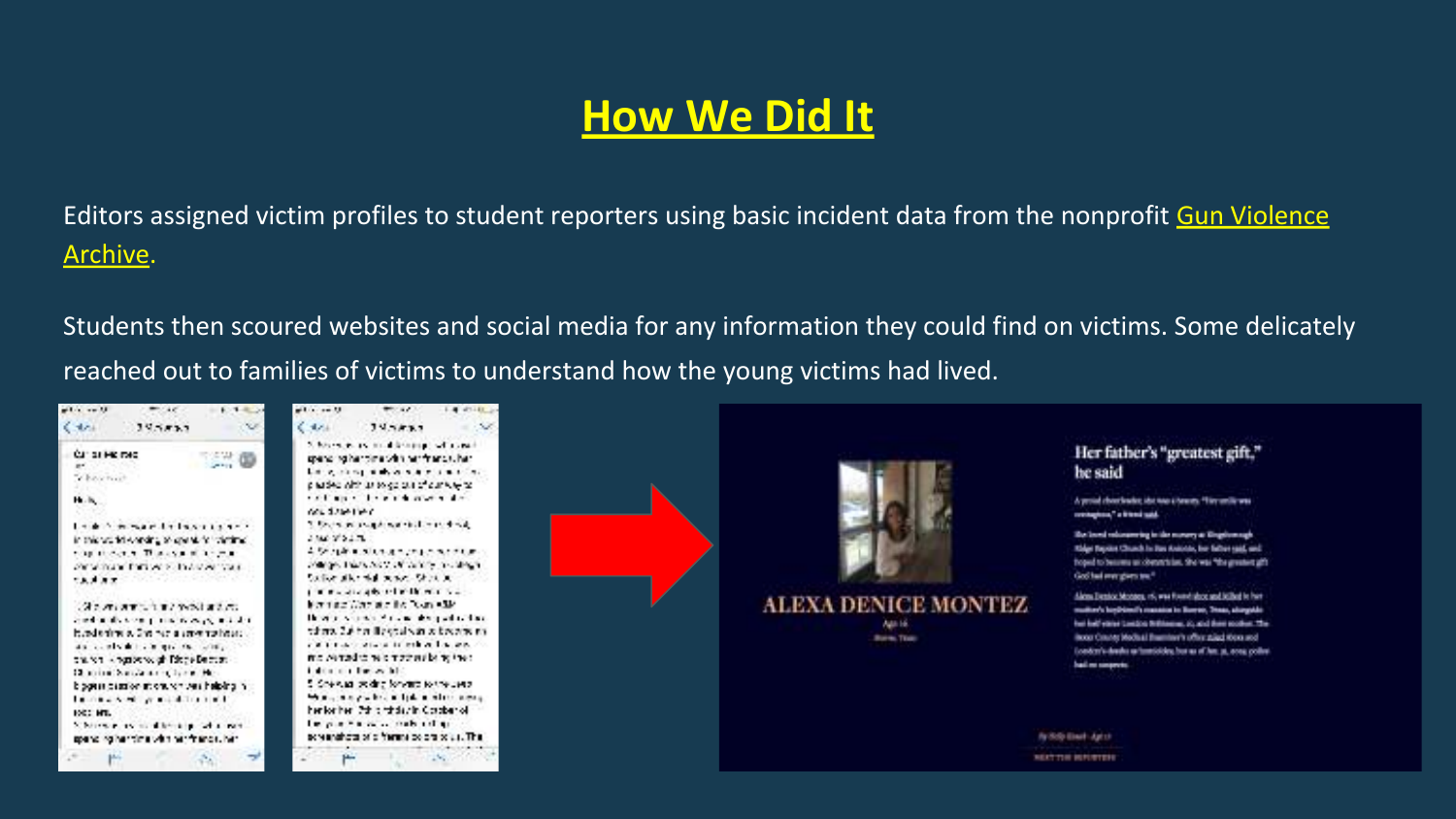They wove what they found into **100-word portraits** that live on a custom-built project microsite where readers see young victims of gun violence as the people they had been: siblings, friends, musicians, young parents, community volunteers, athletes, artists, gamers, college-bound seniors, dancers, adventurers, jokers, etc. — **all details surfaced by our student reporters.** 



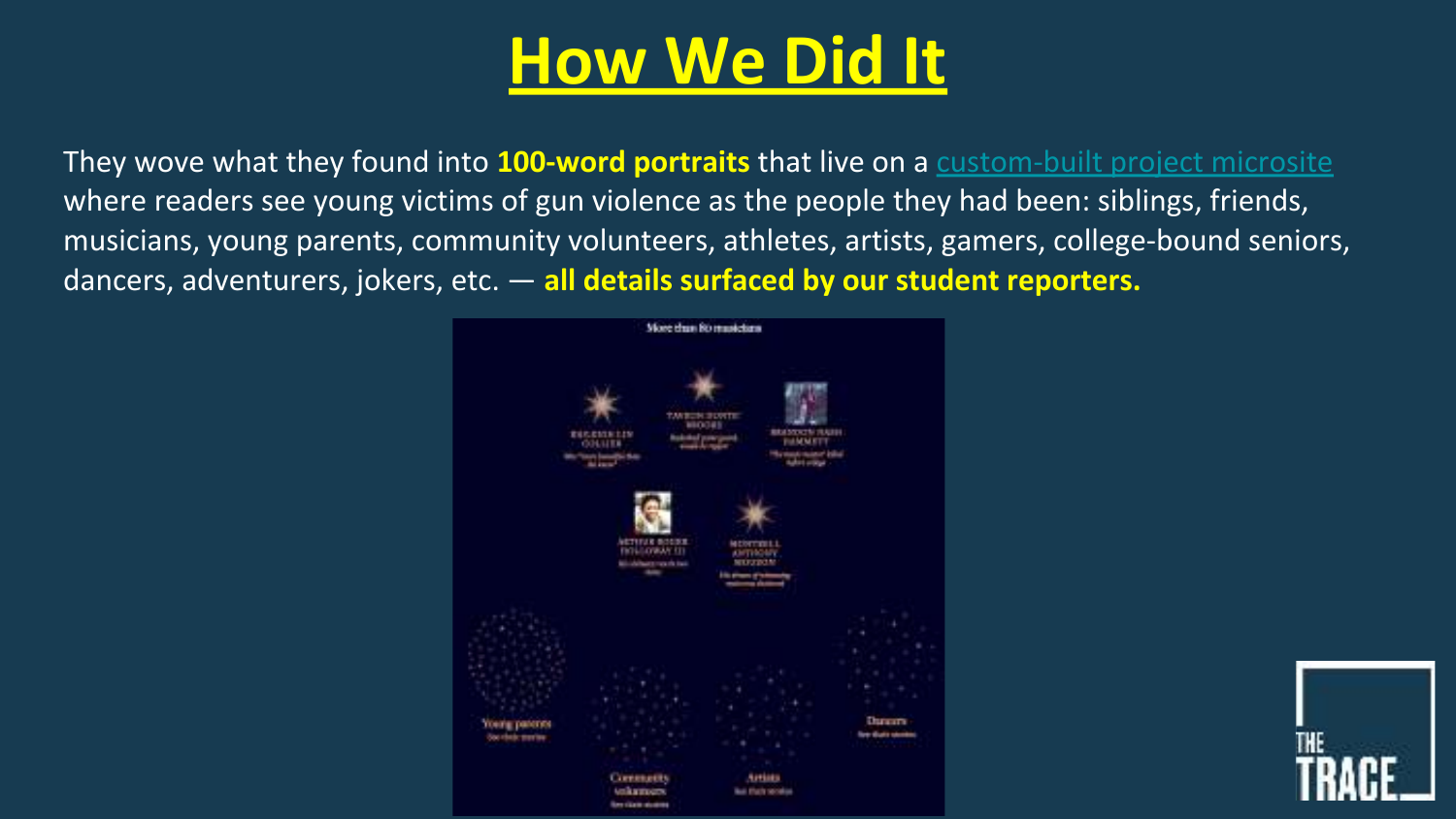We also let our student reporters take charge of the #SinceParkland social media promotion, which helped our project reach more than 10 million readers.

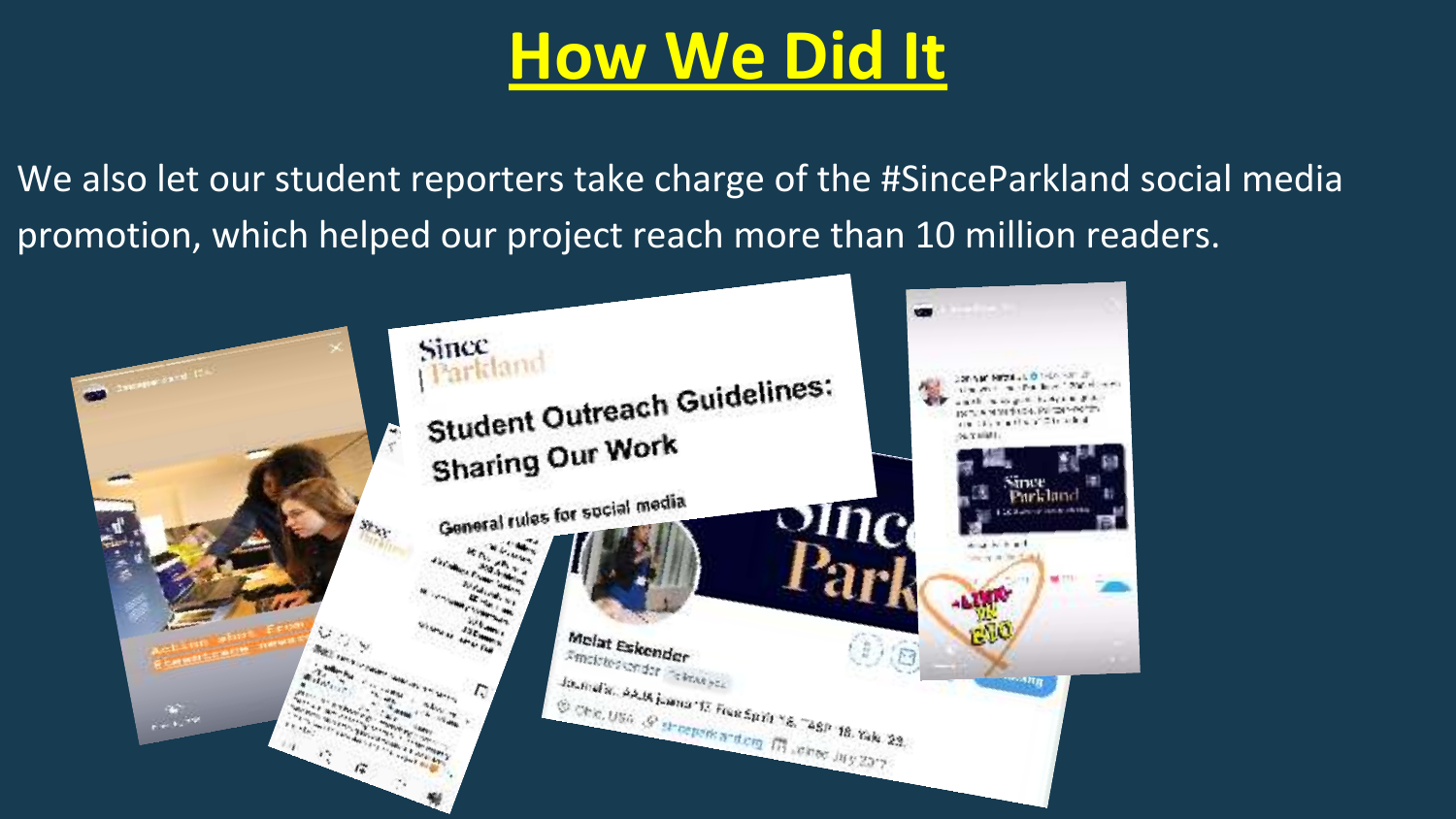

At each step, we used digital tools to encourage collaboration among our teen reporters, who were spread across 25 states.

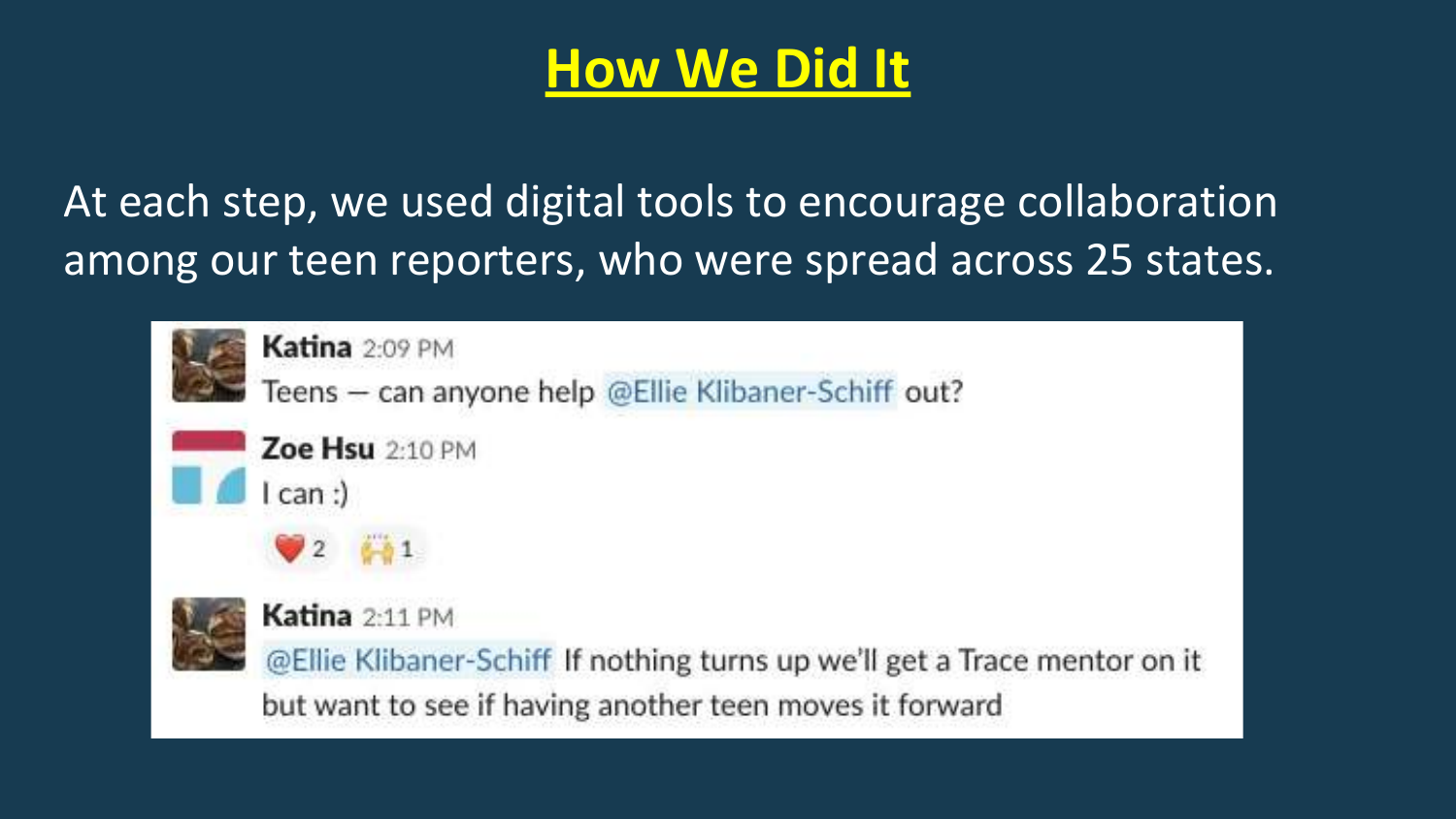And we packed the experience with lessons in journalism, in whatever medium we could, to expand the teen reporters' education.

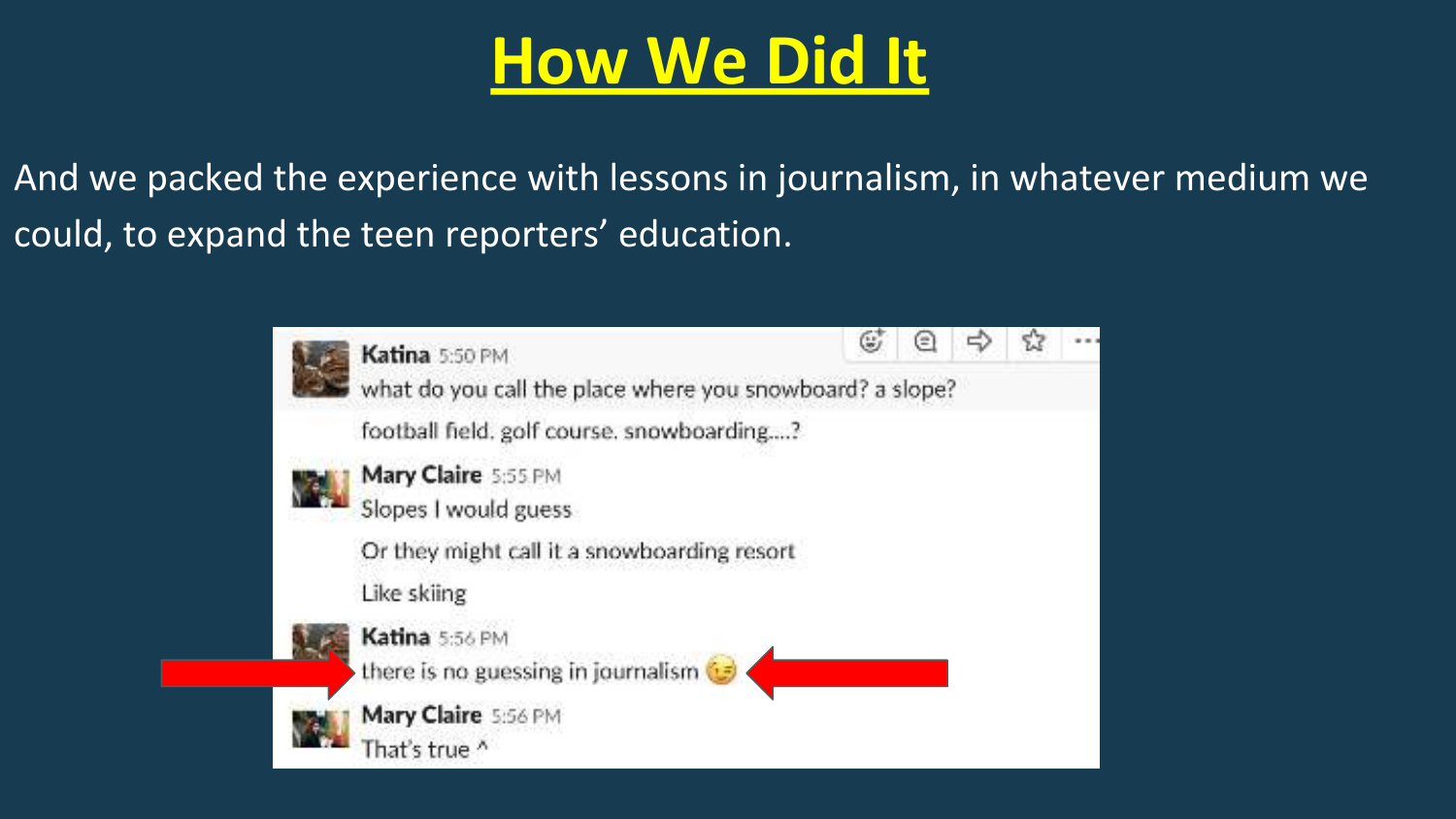### To pull off Since Parkland, we raised \$300,000 from foundations and private donors.

The Eli and Edythe Broad Foundation

Fund for a Safer Future

The Kendeda Fund

Levi Strauss & Co.

Lisa and Douglas Goldman Fund

Manaaki Foundation

Mimi and Peter Haas Fund

Paul and Ann Sagan Family Fund

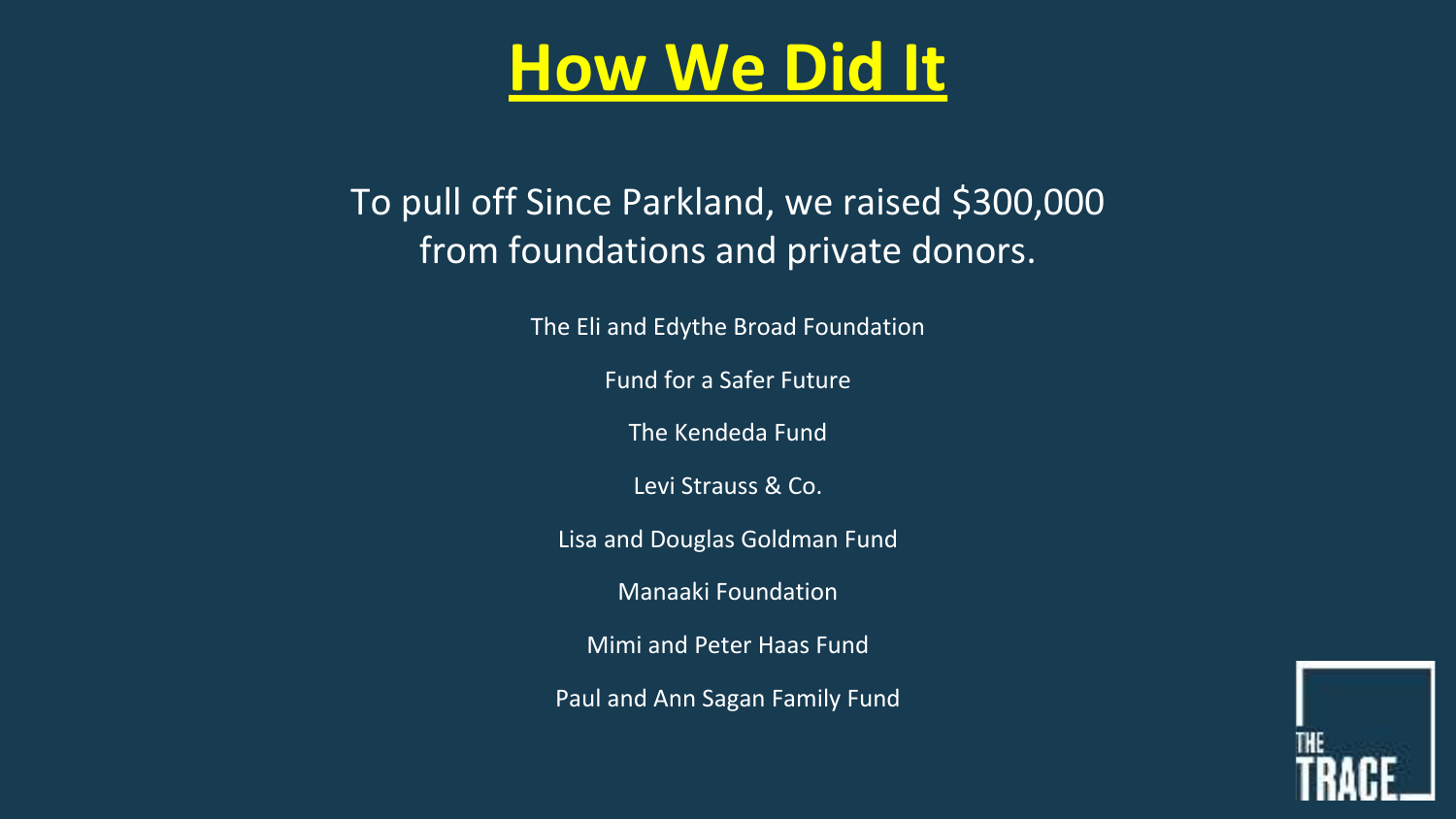# **Why We Did It**

The Parkland tragedy, which put young people at the center of a new movement, marked a turning point for America's gun debate.

It demanded a big response from our small newsroom, the only one in the country that exclusively reports on gun violence.

What we've learned from covering this issue full time since 2015: School shootings are horrific, life-altering events, and yet they account for less than one percent of the shootings that take the lives of young people each year.

Many more die in domestic violence incidents, accidental shootings, or shootings stemming from small disputes in cities across the country. The vast majority of the victims are black and Latinx. Many never have their stories told on the front page (if they get told at all).

We asked ourselves: How could we get people to pay more attention to gun violence outside of mass shootings?

Since Parkland was our answer.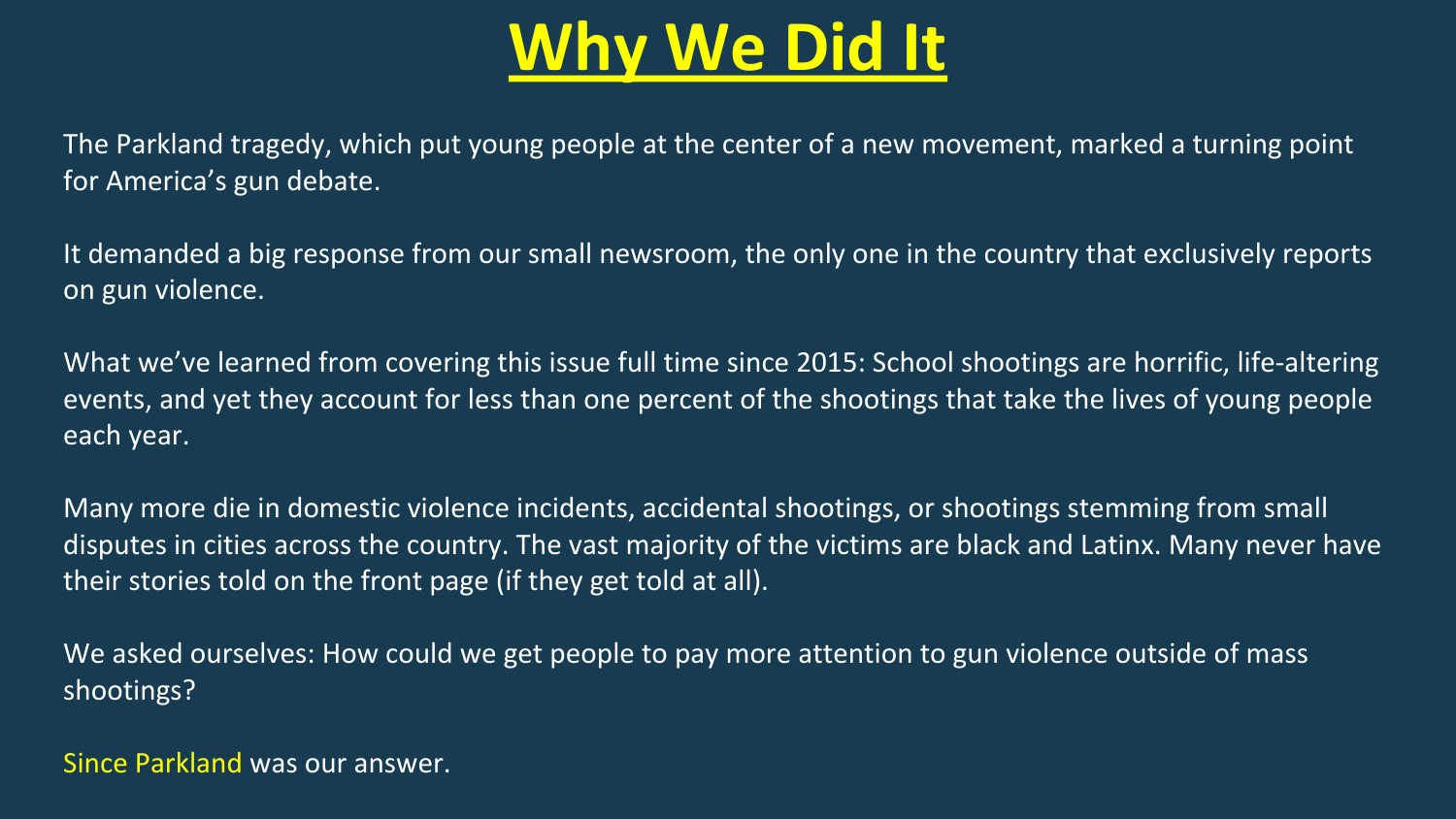

We built Since Parkland to:

Convey to the public the full scale and scope of gun deaths among young people in America.

Memorialize the life stories of the youngest victims of the gun violence crisis with an unforgettable interactive digital experience.

Cover shooting deaths of the young people of color whose deaths get little media attention.

Train and inspire the next generation of journalists to report on one of the most consequential issues of their time.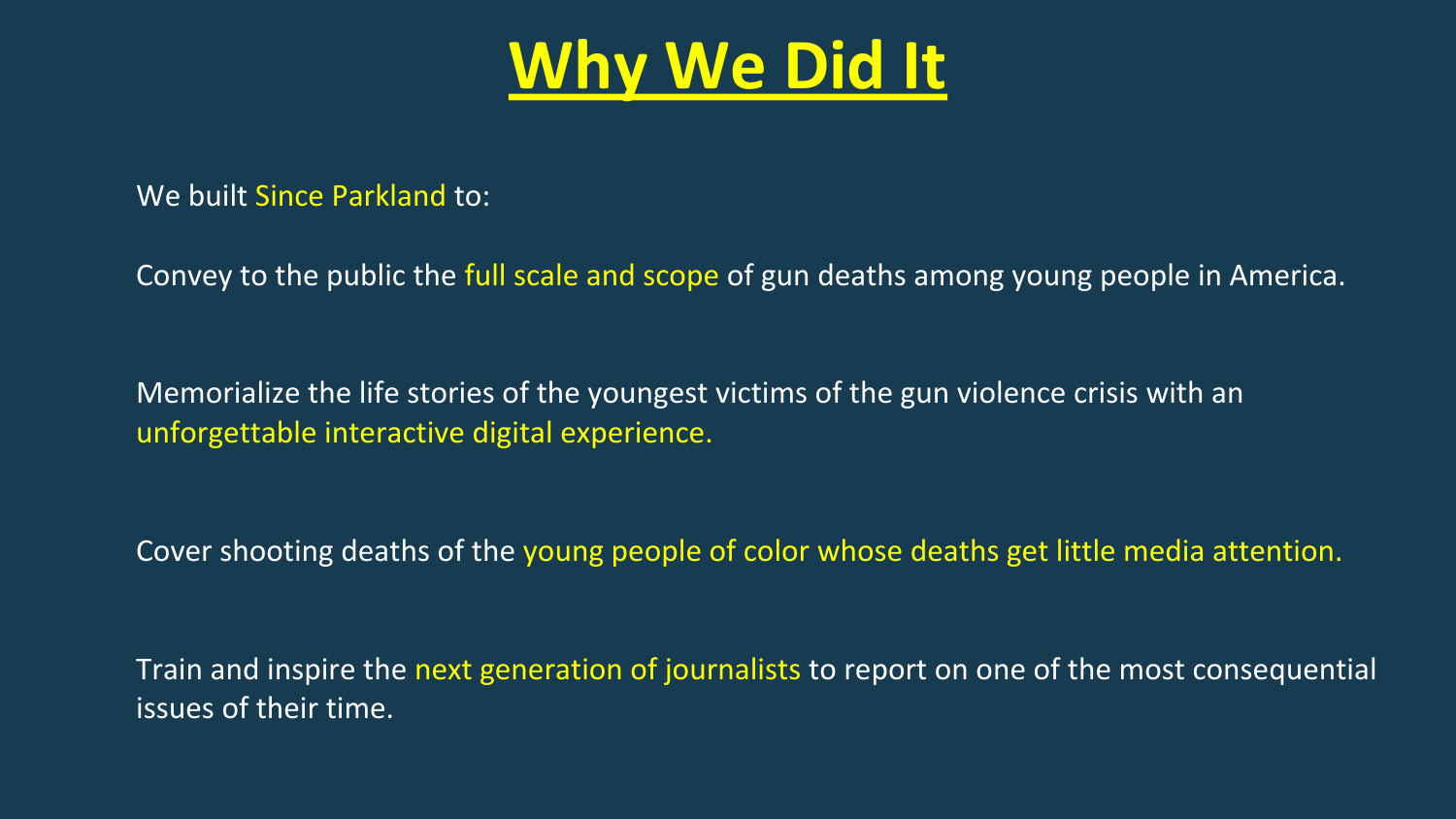Since Parkland reached millions of people:

Sinceparkland.org, the project microsite has generated more than 415,000 views..NOTE.:.This.is.the.site.with.the.profiles.

Miami Herald and McClatchy's stories reached a cumulative print and digital audience of more than 2.5 million.

NowThis News, the project's exclusive social media partner, shared our work to a combined social audience of more than 8 million users, and generated more than 2 million views and engagements.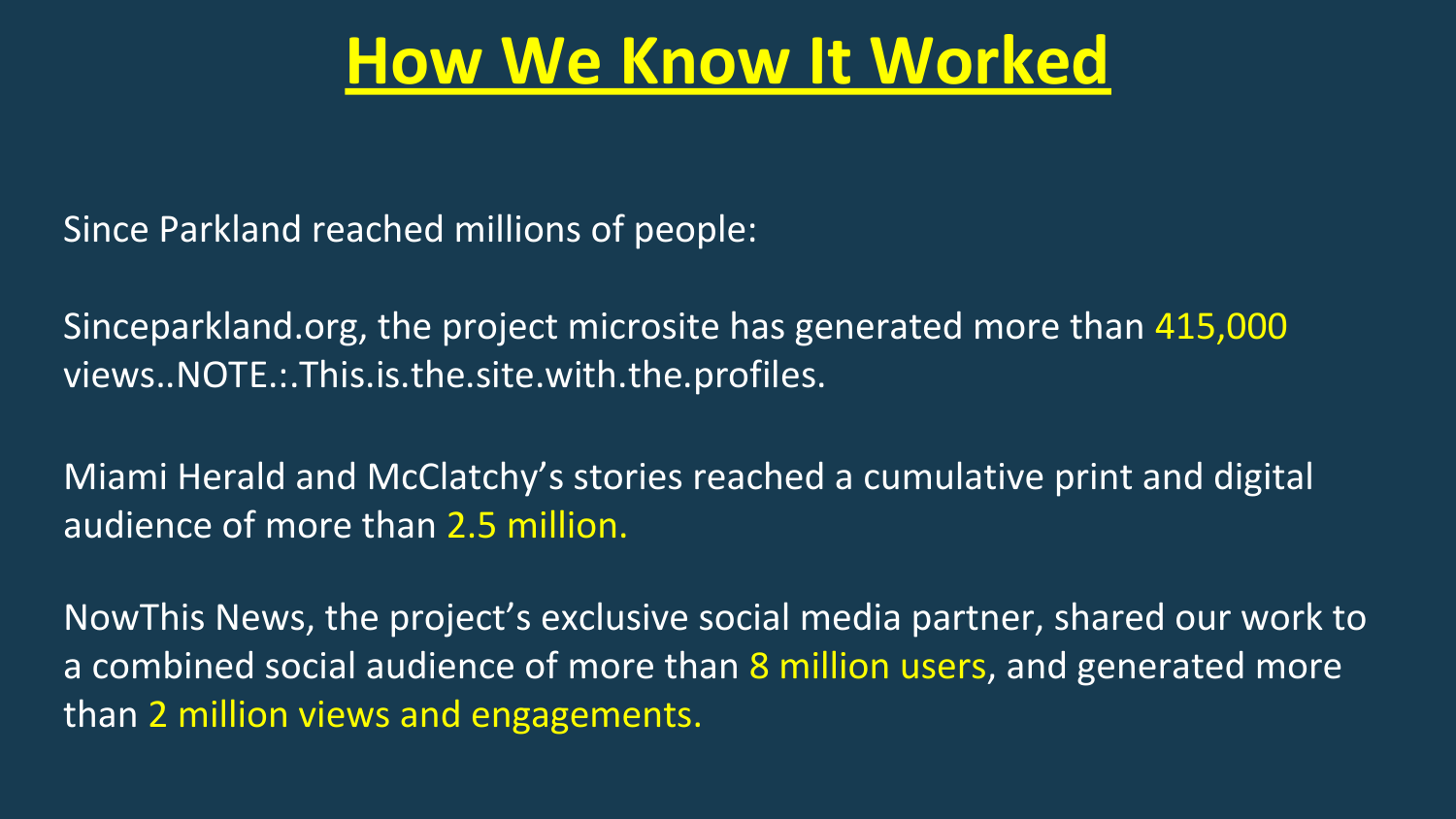Since Parkland and its accompanying social campaign changed the narrative and got public figures to convey a core truth: Gun violence is bigger than mass shootings.



"It has more sincer a new ellinoological, their "One management" also hannously had relined these hereditecting states from here localists. It is helmoes att of gan indicate, illingularitant, about the tions. Incite Offed by gun elaborate there. they, invariably them."



#### Diarine Ferretein

"ChicePallind, 1200 American children have reen talled by our instance. The arrow screwings for schola through today has become one of nearest shootshare's and rest. So two this constant o rests. look and schools is a major and charac-



Cory Booker

2. Seal Plats in American heavy boost Plats' measures. It's law young present is slice on usil. You and IMEG CONTRACT DOMEC JUM SATISFACTION CONTRACTOR monethrought); "



#### Amy Klobuckar

"On the assistance of the Amasud shootlightsich. things' is just, visitors everythem an missing. to stry odent. Since that this, 1,200 bids have died. interimational editorics. Students have to that anshiasa ka meysosinosad inan."



"Siste the Profilms choofise one year are, nestly turns Assement Plan have been bland by gaby. Endorganisations, that has not to be successful

"We need halow the uses of the scarse eclisists was because should are leading MRA, and man committee uses. gaven/c/ legislation."



#### Julianne Moore

"Our your after the massages of Standard Dougles, are around that for the 19 people who last must down and the monly cases wing maple in the fax who have died from gun platence arise. We cannot said stands! and connective as a country of the Same vary 說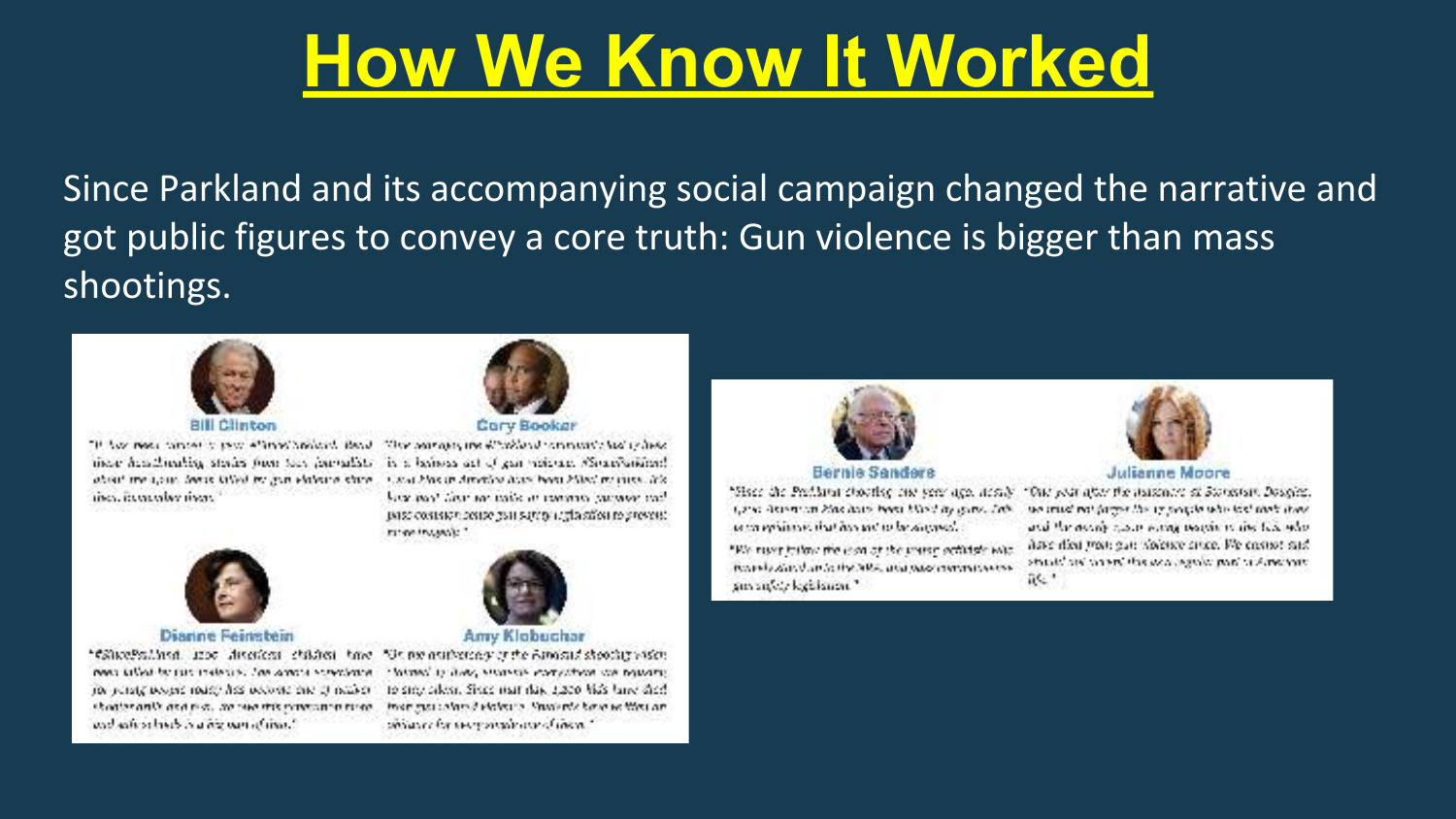Since Parkland offered a powerful corrective to media coverage that has overlooked the gun violence that touches American families everyday.

> "I'm the mother of one of the recent shooting victims. Allow me to first express my gratitude for a team of amazing young individuals like yourselves who choose to research and honor these beautiful children. My son, Damani Chadly, as you expressed, was a passionate musician and mentor to many.... What you're doing is tremendous, and if there's a way that mothers like me can support in any way please let me know. I'm still numb but trying to make sure my son is accurately represented and I thank you for your help with that."

> > Justine Chadly MOTHER OF VICTIM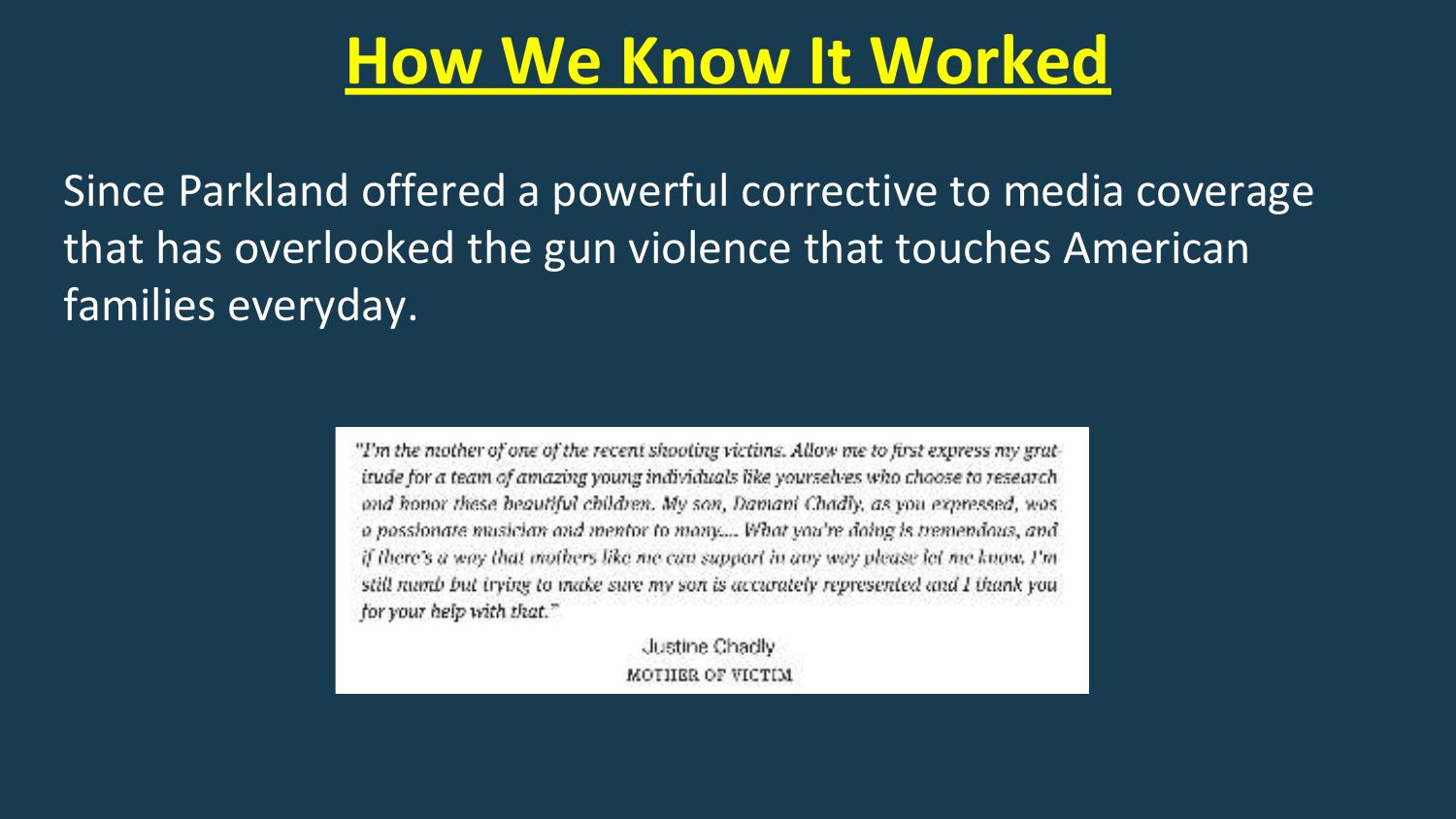## Since Parkland trained, educated, and inspired a diverse team of student

### journalists.

"Before I started to work on the project, I thought of gun violence as happening in school shootings and in drug- or theft-related crimes. Now my eyes have been opened to just how varied gun violence tragedies are and what kinds of situations they occur in."

Aujanae McGee

DETROIT, MI

"Us teens covering the deaths of fellow children is pretty moving because it's our story to tell... these stories could get into the hands of people who could make a change."

Amrita Sangani LOS ALTOS, CA

"Student journalists are so often not included in this conversation over gun violence in America, even though it so deeply affects the lives of young people. I would like to think that this project opens up the doors for us to be part of the conversation. Powerful storytelling is so important and can make such a difference."

Allie Kelly DENVER, CO. "I'm a vessel for these kids' stories that they can never tell... This is the most haunting and the most powerful thing I've ever done."

Mary Claire Malloy **INDIANAPOLIS, IN** 

"Most of the time when people hear about gun violence on the news, very often we hear the numbers. The Trace project makes it more personal because it puts a face to the number, and you can actually connect more with the victim."

Sokhna Fall

QUEENS, NY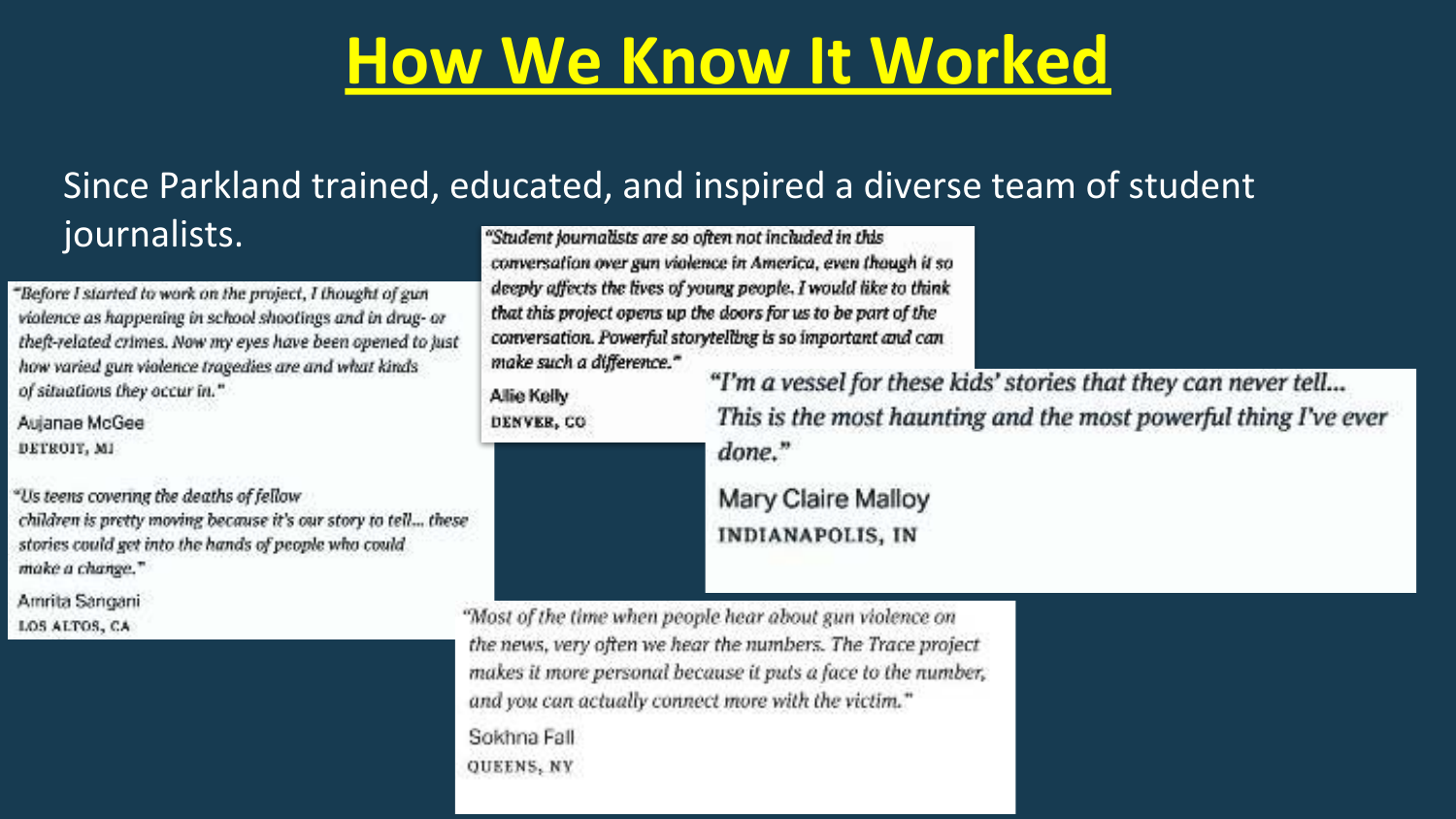## **What Should Happen Next?**

Many of the big issues of our time are in need of bold, narrative-shifting journalism.

There is a lack of imagination in the news industry for the capability of teen journalists. But they bring unique perspectives and an undeniable moral weight to their reporting.

News organizations can look to Since Parkland as a model for collaborating on big issues with distributed, diverse teams of student reporters.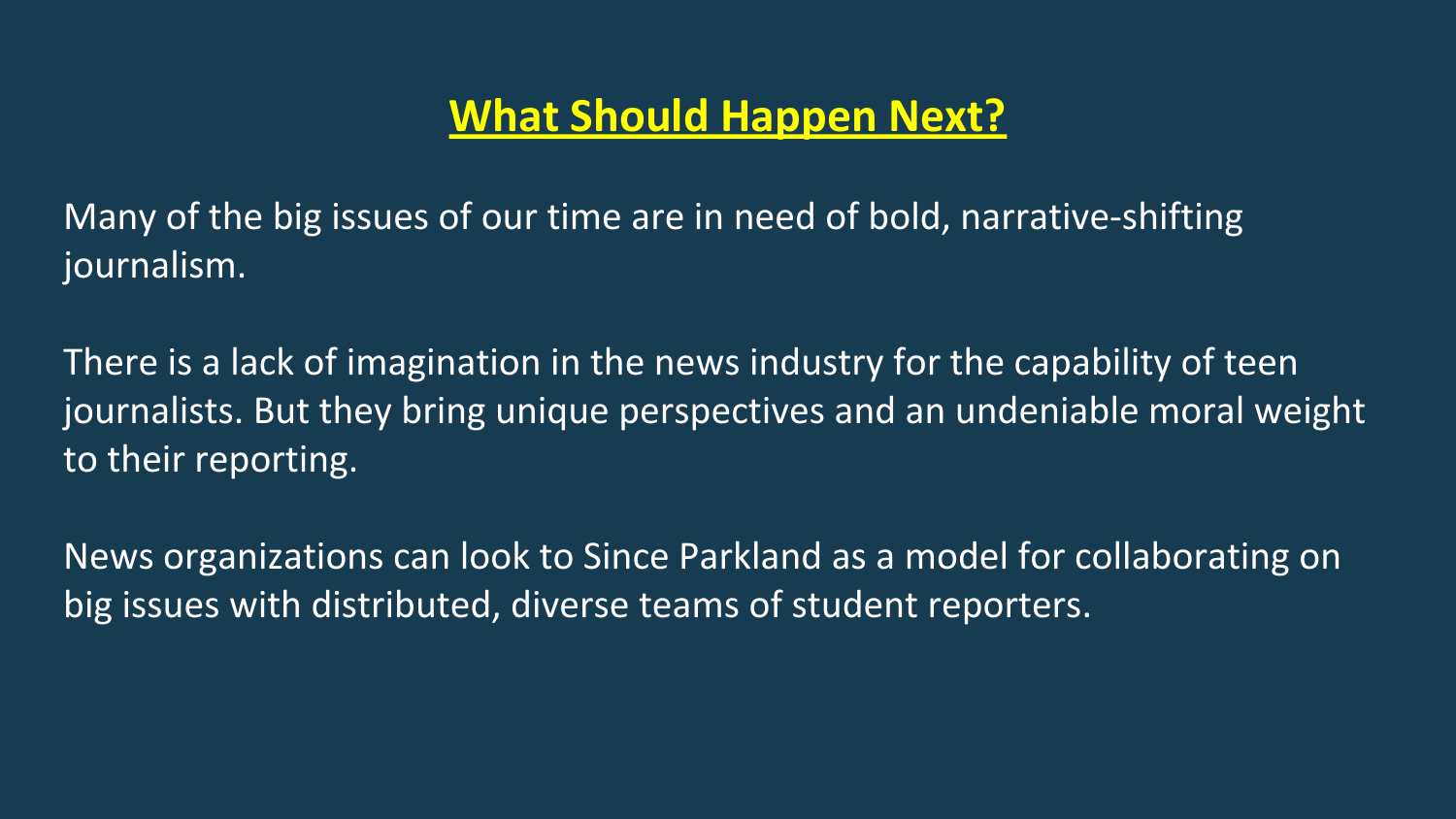## **What Should Happen Next?**

News organizations interested in working with student reporters should:

- Find journalism educators who have extensive experience working with teen reporters.
- Work with them to create a workflow that is tailored to the needs of the smart and \*very busy\* teens you'll work with.
- Use tools that allow for easy collaboration across the project.
- Let your teen reporters lead social media promotion and engagement for your project — they are better at it than you are!